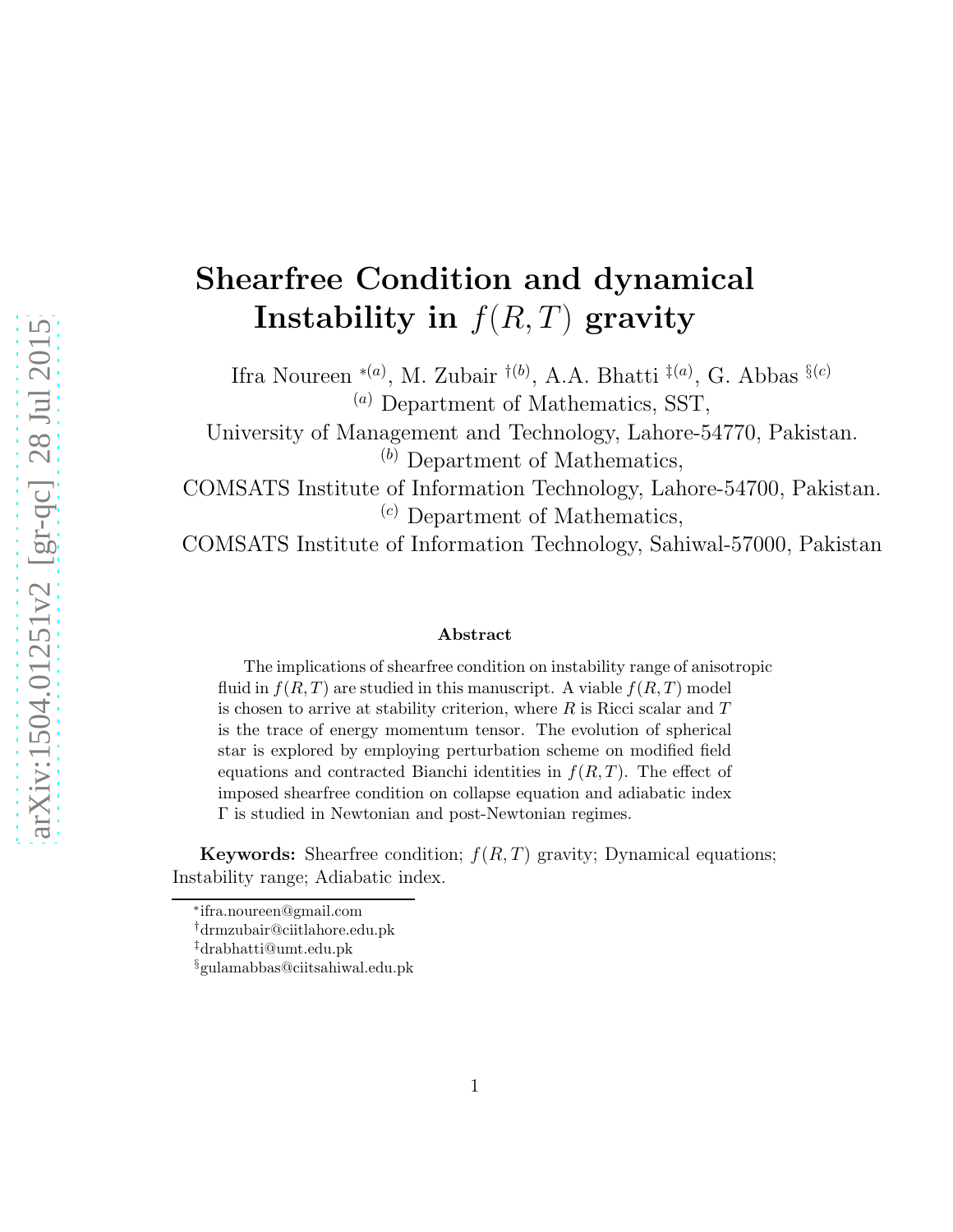### 1 Introduction

In a recent work [\[1\]](#page-14-0), we have studied the effect of anisotropic fluid on dynamical instability of spherically symmetric collapsing star in  $f(R, T)$  theory. Herein, we plan to explore the instability range of anisotropic spherically symmetric stars, considering shearfree condition. The role of shear tensor in evolution of gravitating objects and consequences of shearfree condition has been studied extensively. Collins and Wainwright [\[2\]](#page-14-1) studied the impact of shear on general relativistic cosmological and stellar models. Herrera et al. [\[3,](#page-14-2) [4\]](#page-14-3) worked out the homology and shearfree conditions for dissipative and radiative gravitational evolution.

The features of gravitational evolution and its final outcome is of great importance in view of General Relativity (GR) as well as in modified theories of gravity. Shearfree collapse accounting heat flow is discussed in [\[5\]](#page-14-4), it is established that shear plays critical role in gravitational evolution and may lead to the formation of naked singularities  $|6|$ . It is mentioned in  $|6|$ that occurrence of shearing effects near collapsing stars detains the apparent horizon leading to formation of naked singularity. However vanishing shear give rise to the formation of apparent horizon and so the evolving cloud ends in a black hole (BH). Thus, relevance of shear tensor in structure formation and its impressions on dynamical instability range of self gravitating body is well motivated direction of study.

Stars shine by consuming their nuclear fuel, continuous fuel consumption cause imbalance between inward acting gravitational pull and outward drawn pressure giving rise to collapse [\[7\]](#page-14-6). The outcome of gravitational evolution is size dependent as well as other physical aspects [\[8\]](#page-14-7) such as isotopy, anisotropy, shear, radiation, dissipation etc. In comparison to the stars of mass around one solar masses, massive stars tend to lose nuclear fuel more rapidly and so more unstable. Pressure to density ratio naming adiabatic index, denoted by Γ is utile in estimation of stability/instability range of stars. Chandrasekhar [\[9\]](#page-14-8) explored the instability range of spherical stars in terms of Γ.

Herrera and his contemporaries [\[10\]](#page-14-9)-[\[16\]](#page-14-10) contributed majorally in addressing the instability problem in general relativity (GR), accompanying various situations, i.e., isotopy, anisotropy, shearfree condition, radiation, dissipation, expansionfree condition, shearing expansionfree fluids. In order to achieve the more precise and generic description of universe, the dark energy components are incorporated by introducing modified theories of gravity. Modified theories are significant in advancements towards accelerated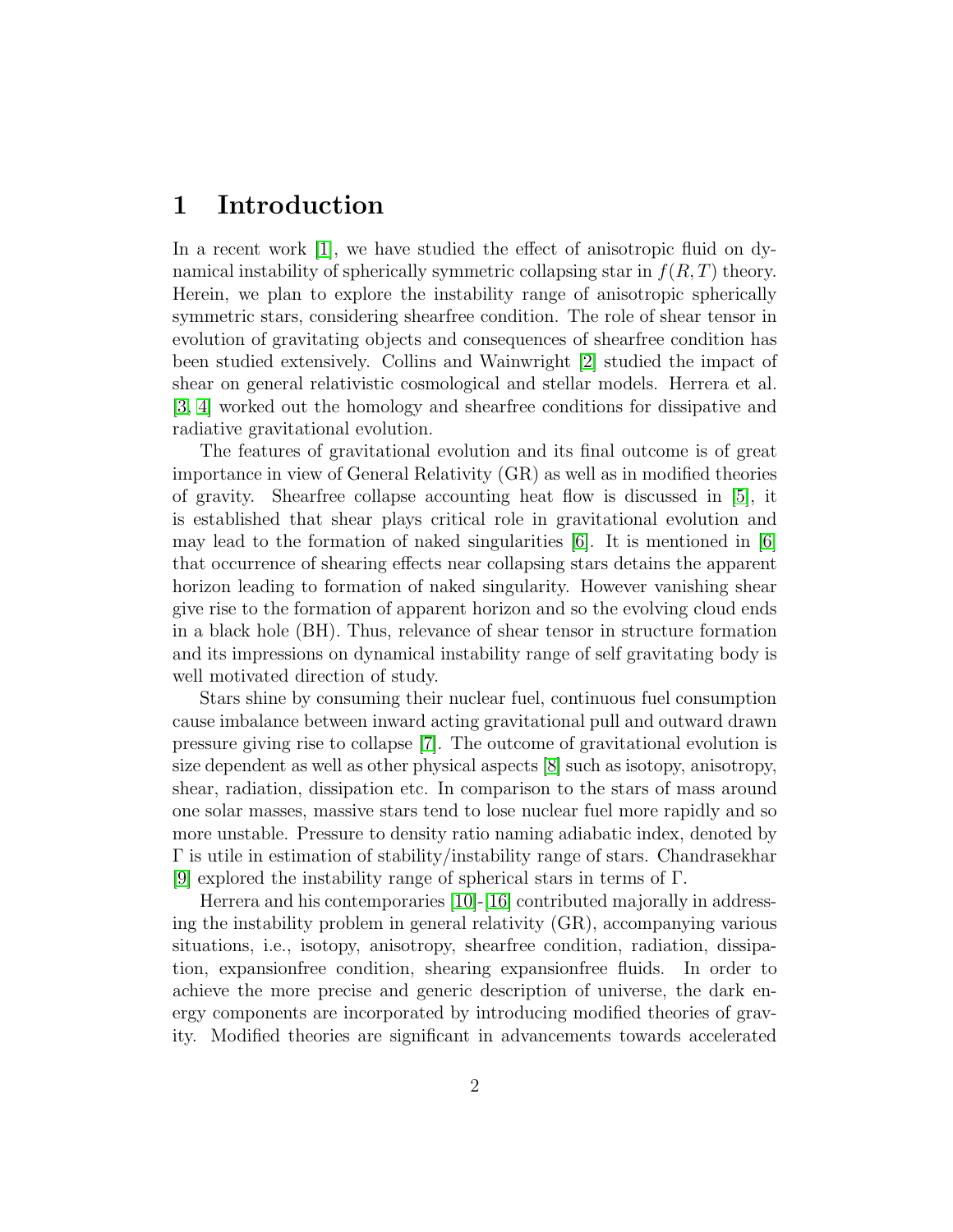expansion of the universe and to present corrections to GR on large scales. The modifications are introduced in Einstein Hilbert (EH) action by inducing minimal or non-minimal coupling of matter and geometry [\[17\]](#page-14-11).

Dynamical analysis of self gravitating sources in modified theories of gravity has been discussed extensively in recent years. The null dust non-static exact solutions in  $f(R)$  gravity are studied in [\[18\]](#page-15-0), Cembranos et al. [\[19\]](#page-15-1) studied the evolution of gravitating sources in the presence of dust fluid. Instability range of spherically and axially symmetric anisotropic stars has been established in context of  $f(R)$  gravity [\[20,](#page-15-2) [21\]](#page-15-3), concluding that deviations from spherical symmetry complicates the subsequent evolution.

Harko et al. [\[22\]](#page-15-4) presented the  $f(R,T)$  theory of gravity as another alternate to GR and generalization of  $f(R)$  theory representing non-minimal matter to geometry coupling. The action in  $f(R,T)$  gravity includes arbitrary function of Ricci scalar R and trace of energy momentum tensor  $T$  to take into account the exotic matter. After the introduction of  $f(R,T)$  gravity, its cosmological and thermodynamic implications were widely studied [\[23\]](#page-15-5)-[\[30\]](#page-15-6) including the energy conditions. Recently, we have studied the evolution of anisotropic gravitating source with zero expansion [\[31\]](#page-15-7). Herein, we are interested in exploration of shearfree condition implications on spherically symmetric gravitating source in  $f(R,T)$  gravity.

The modified action in  $f(R, T)$  is as follows [\[22\]](#page-15-4)

<span id="page-2-0"></span>
$$
\int dx^4 \sqrt{-g} \left[ \frac{f(R,T)}{16\pi G} + \mathcal{L}_{(m)} \right],\tag{1.1}
$$

where  $\mathcal{L}_{(m)}$  denote matter Lagrangian, and g represents the metric tensor. Various choices of  $\mathcal{L}_{(m)}$  can be taken into account, each of which leads to a specific form of fluid. Many people worked out this problem in GR and modified theories of gravity, stability of general relativistic dissipative axially symmetric and spherically symmetric with shearfree condition has been established in [\[32,](#page-15-8) [33\]](#page-15-9). Dynamical analysis of shearfree spherically symmetric sources in  $f(R)$  gravity is presented in [\[34\]](#page-15-10).

The manuscript arrangement is: Section 2 comprises of modified dynamical equations in  $f(R, T)$  gravity. Section 3 includes model under consideration, perturbation scheme and corresponding collapse equation alongwith shear-free condition in Newtonian and post Newtonian eras. Section 4 contains concluding remarks followed by an appendix.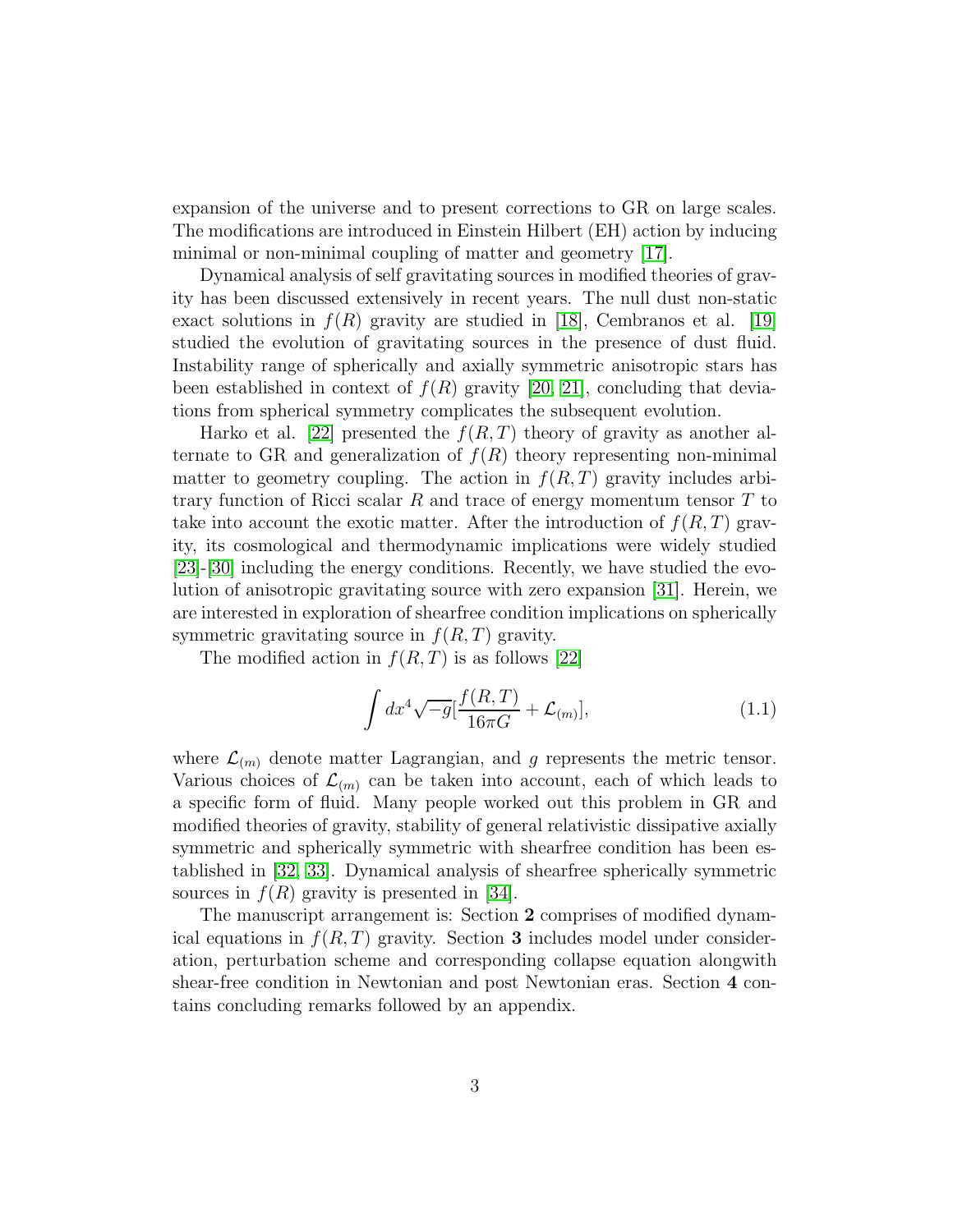### 2 Dynamical Equations in  $f(R,T)$

In order to study the implications of shearfree condition on evolution of spherically symmetric anisotropic sources, modified field equations in  $f(R,T)$ gravity are formulated by varying action  $(1.1)$  with the metric  $g_{uv}$ . Here, we have taken  $\mathcal{L}_{(m)} = \rho$  [\[27\]](#page-15-11), for this choice of  $\mathcal{L}_{(m)}$  modified field equations in  $f(R, T)$  gravity takes following form

$$
G_{uv} = \frac{1}{f_R} \left[ (f_T + 1) T_{uv}^{(m)} - \rho g_{uv} f_T + \frac{f - Rf_R}{2} g_{uv} + (\nabla_u \nabla_v - g_{uv} \square) f_R \right].
$$
\n(2.2)

Here  $T_{uv}^{(m)}$  is energy momentum tensor for usual matter taken to be locally anisotropic.

The three dimensional spherical boundary surface  $\Sigma$  is considered that constitutes two regions named as interior and exterior spacetimes. The line element for region inside the boundary  $\Sigma$  is

$$
ds_{-}^{2} = A^{2}(t,r)dt^{2} - B^{2}(t,r)dr^{2} - C^{2}(t,r)(d\theta^{2} + \sin^{2}\theta d\phi^{2}).
$$
 (2.3)

The line element for region beyond  $\Sigma$  is [\[1\]](#page-14-0)

$$
ds_{+}^{2} = \left(1 - \frac{2M}{r}\right)dv^{2} + 2dr d\nu - r^{2}(d\theta^{2} + \sin^{2}\theta d\phi^{2}),
$$
 (2.4)

where  $\nu$  is retarded time and M denote the total mass.

The expression for anisotropic energy momentum tensor  $T_{uv}^{(m)}$  is given by

$$
T_{uv}^{(m)} = (\rho + p_{\perp})V_u V_v - p_{\perp}g_{uv} + (p_r - p_{\perp})\chi_u \chi_v,
$$
 (2.5)

where  $\rho$  is energy density,  $V_u$  describes four-velocity of the fluid,  $\chi_u$  is radial four vector,  $p_r$  and  $p_{\perp}$  represent the radial and tangential pressure respectively. These physical quantities are linked as

$$
V^{u} = A^{-1} \delta_{0}^{u}, \quad V^{u} V_{u} = 1, \quad \chi^{u} = B^{-1} \delta_{1}^{u}, \quad \chi^{u} \chi_{u} = -1. \tag{2.6}
$$

The shear tensor denoted by  $\sigma_{uv}$  is defined as

<span id="page-3-0"></span>
$$
\sigma_{uv} = V_{(u;v)} - a_{(u}V_{v)} - \frac{1}{3}\Theta(g_{uv} - V_uV_v), \qquad (2.7)
$$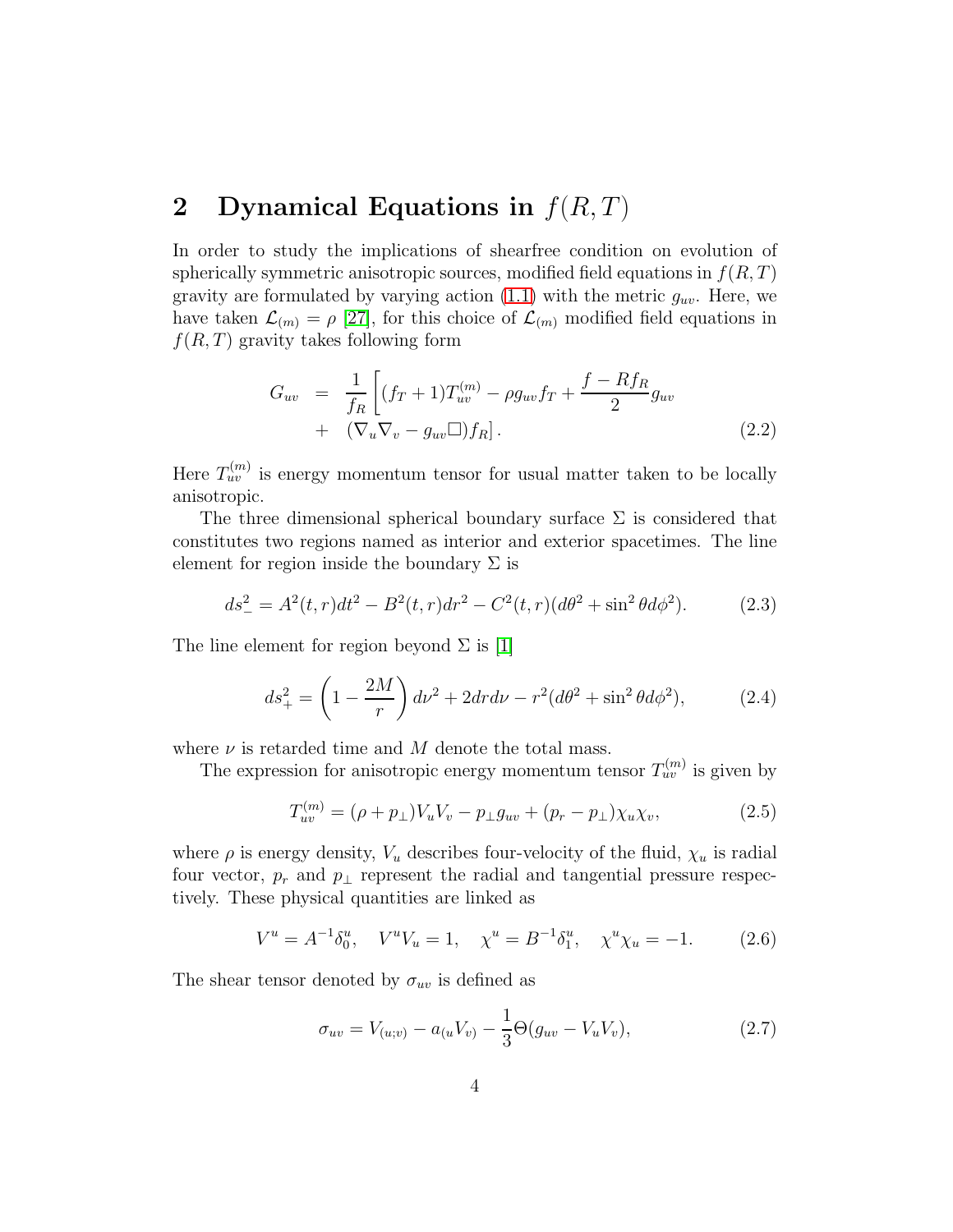where  $a_u$  is four acceleration and  $\Theta$  is expansion scalar, given by

$$
a_u = V_{(u;v)}V^v, \quad \Theta = V^u_{;u}.
$$
\n(2.8)

Components of shear tensor are found by variation of Eq.  $(2.7)$  and these are used to find expression for shear scalar in the following form

$$
\sigma = \frac{1}{A} \left( \frac{\dot{B}}{B} - \frac{\dot{C}}{C} \right),\tag{2.9}
$$

where dot and prime indicate time and radial derivatives respectively. From shearfree condition we arrive at vanishing shear scalar, i.e.,  $\sigma = 0$ , implying  $\frac{\dot{B}}{B}=\frac{\dot{C}}{C}$  $\frac{C}{C}$ .

It is worth mentioning here that the expansion scalar and a scalar function described in terms of Weyl tensor and the anisotropy of pressure controls the departure from shearfree condition. Such function is related to the Tolman mass and appears in a natural way in the orthogonal splitting of the Reimann tensor [\[35\]](#page-15-12). It is obvious that pressure anisotropy and density inhomogeneities have extensive implications on stability of the shearfree condition but it is not intuitively clear that their specific combination affects stability [\[33\]](#page-15-9). Generically shearfree condition remains unstable against the presence of pressure anisotropy. Alternatively, one can consider such a case that pressure anisotropy and density inhomogeneity are present in a way that the scalar function appearing in orthogonal splitting of Reimann tensor vanishes, implying non-homogeneous anisotropic stable shear free flow. Since we are dealing with fluid evolving under shearfree condition, so we shall make use of this condition while evaluating the components of field equations and also in conservation equations.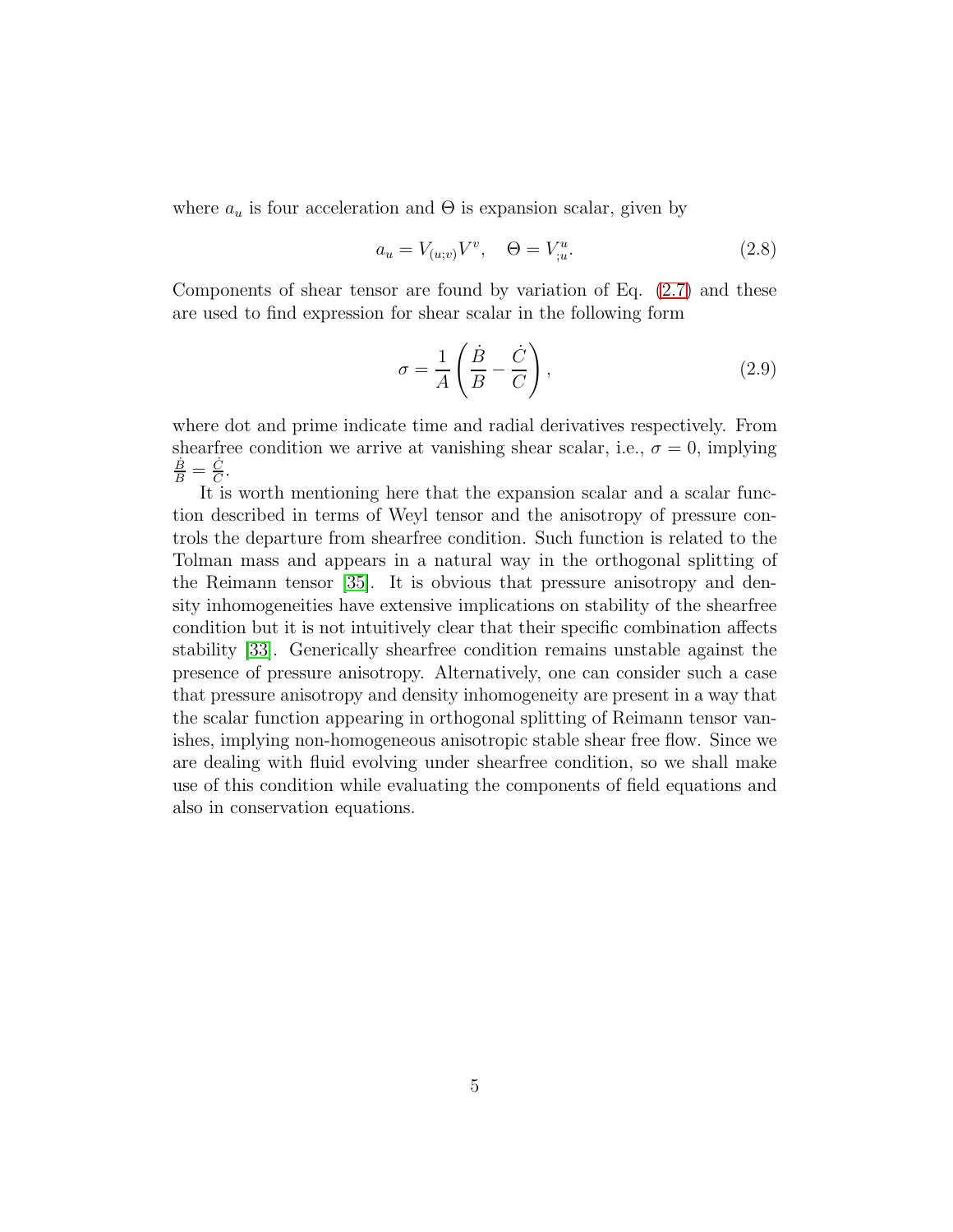The components of modified Einstein tensor are

<span id="page-5-2"></span>
$$
G_{00} = \frac{1}{f_R} \left[ \rho + \frac{f - Rf_R}{2} + \frac{f_R''}{B^2} - \frac{3\dot{f}_R}{A^2} \frac{\dot{B}}{B} - \frac{f_R'}{B^2} \left( \frac{B'}{B} - \frac{2C'}{C} \right) \right], (2.10)
$$
  
\n
$$
G_{01} = \frac{1}{f_R} \left[ \dot{f}_R' - \frac{A'}{A} \dot{f}_R - \frac{\dot{B}}{B} f_R' \right],
$$
\n
$$
G_{11} = \frac{1}{f_R} \left[ p_r + (\rho + p_r) f_T - \frac{f - Rf_R}{2} + \frac{\ddot{f}_R}{A^2} - \frac{\dot{f}_R}{A^2} \left( \frac{\dot{A}}{A} - \frac{2\dot{C}}{C} \right) - \frac{f_R'}{B^2} \left( \frac{A'}{A} + \frac{2C'}{C} \right) \right],
$$
\n
$$
G_{22} = \frac{1}{f_R} \left[ p_\perp + (\rho + p_\perp) f_T - \frac{f - Rf_R}{2} + \frac{\ddot{f}_R}{A^2} - \frac{f_R''}{B^2} - \frac{\dot{f}_R}{A^2} \left( \frac{\dot{A}}{A} - \frac{2\dot{B}}{B} \right) - \frac{f_R'}{B^2} \left( \frac{A'}{A} - \frac{B'}{B} + \frac{C'}{C} \right) \right].
$$
\n(2.13)

The dynamical equations extracted from the conservation laws are vital in the study of stellar evolution. The conservation of full field equations is considered to incorporate the non-vanishing divergence terms, Bianchi identities are

<span id="page-5-0"></span>
$$
G_{;v}^{uv}V_u = 0, \quad G_{;v}^{uv}\chi_u = 0,
$$
\n(2.14)

on simplification of  $Eq. (2.14)$  $Eq. (2.14)$ , we have dynamical equations as follows

<span id="page-5-1"></span>
$$
\dot{\rho} - \rho \frac{\dot{f}_R}{f_R} + \left[1 + f_T\right] \left(3\rho + p_r + 2p_\perp\right) \frac{\dot{B}}{B} + Z_1(r, t) = 0, \tag{2.15}
$$
\n
$$
(\rho + p_r) f'_T + \left(1 + f_T\right) \left\{p'_r + \rho \frac{A'}{A} + p_r \left(\frac{A'}{A} + 2\frac{C'}{C} - \frac{f'_R}{f_R}\right) - 2p_\perp \frac{C'}{C}\right\}
$$
\n
$$
+ f_T \left(\rho' - \frac{f'_R}{f_R}\right) + Z_2(r, t) = 0, \tag{2.16}
$$

where  $Z_1(r, t)$  and  $Z_2(r, t)$  are provided in appendix as Eqs.[\(5.1\)](#page-12-0) and [\(5.2\)](#page-12-0) respectively. Deviations from equilibrium in conservation equations with the time transition leads to the stellar evolution, perturbation approach is devised to the estimate the instability range.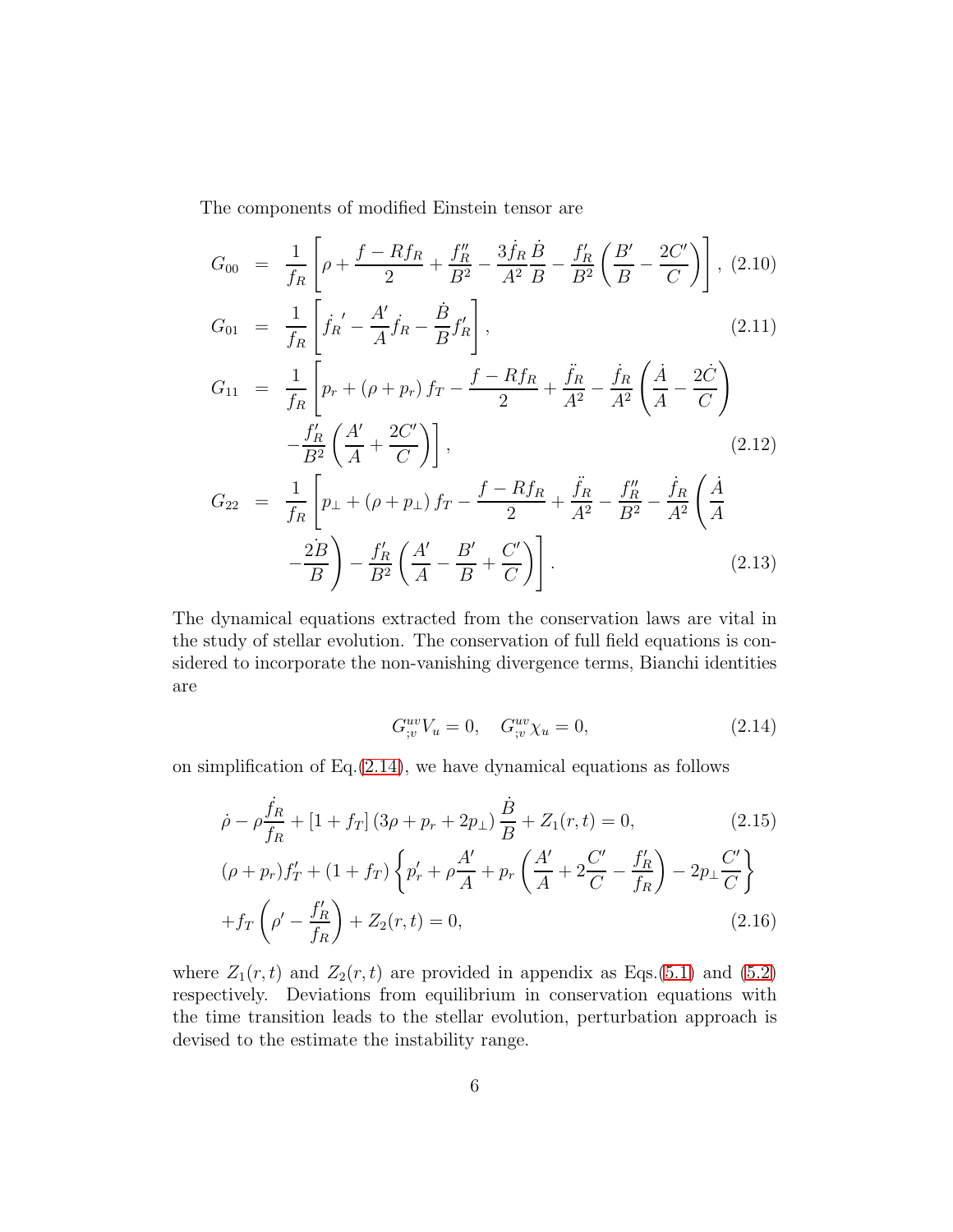## 3 Perturbation Scheme and Shearfree Condition

We consider a particular  $f(R, T)$  model of the form

$$
f(R,T) = R + \alpha R^2 + \lambda T,\tag{3.17}
$$

where  $\alpha$  and  $\lambda$  can be any positive constants. Perturbation approach is utilized to estimate the instability range of spherical star with shear free condition. This scheme is utile in determination of more generic analytical constraints on collapse equation, rather to establish dynamical analysis of special cases numerically. Also, field equations are highly nonlinear differential equations, in such scenario application of perturbation lead to beneficial observations.

It is assumed that initially all quantities are independent of time and with the passage of time perturbed form depends on both time and radial coordinates. Taking  $0 < \varepsilon \ll 1$ , the physical quantities and their perturbed form can be arranged as

<span id="page-6-0"></span>
$$
A(t,r) = A_0(r) + \varepsilon D(t)a(r), \qquad (3.18)
$$

$$
B(t,r) = B_0(r) + \varepsilon D(t)b(r), \qquad (3.19)
$$

$$
C(t,r) = C_0(r) + \varepsilon D(t)\bar{c}(r), \qquad (3.20)
$$

$$
\rho(t,r) = \rho_0(r) + \varepsilon \bar{\rho}(t,r), \qquad (3.21)
$$

$$
p_r(t,r) = p_{r0}(r) + \varepsilon \bar{p}_r(t,r), \qquad (3.22)
$$

$$
p_{\perp}(t,r) = p_{\perp 0}(r) + \varepsilon \bar{p_{\perp}}(t,r), \qquad (3.23)
$$

$$
m(t,r) = m_0(r) + \varepsilon \bar{m}(t,r), \qquad (3.24)
$$

$$
R(t,r) = R_0(r) + \varepsilon D_1(t)e_1(r), \qquad (3.25)
$$

$$
T(t,r) = T_0(r) + \varepsilon D_2(t)e_2(r), \qquad (3.26)
$$

$$
f(R,T) = [R_0(r) + \alpha R_0^2(r) + \lambda T_0] + \varepsilon (D_1(t)e_1(r)[1 + 2\alpha R_0(r)] + D_2(t)e_2(r)), \qquad (3.27)
$$

+ 
$$
2a n_0(\tau) + D_2(\tau) e_2(\tau)
$$
, (3.21)

$$
f_R = 1 + 2\alpha R_0(r) + \varepsilon 2\alpha D_1(t)e_1(r), \qquad (3.28)
$$

$$
f_T = \lambda. \tag{3.29}
$$

Considering Schwarzschild coordinate  $C_0 = r$  and implementing perturbation scheme on vanishing shear scalar implies

<span id="page-6-1"></span>
$$
\frac{b}{B_0} = \frac{\bar{c}}{r}.\tag{3.30}
$$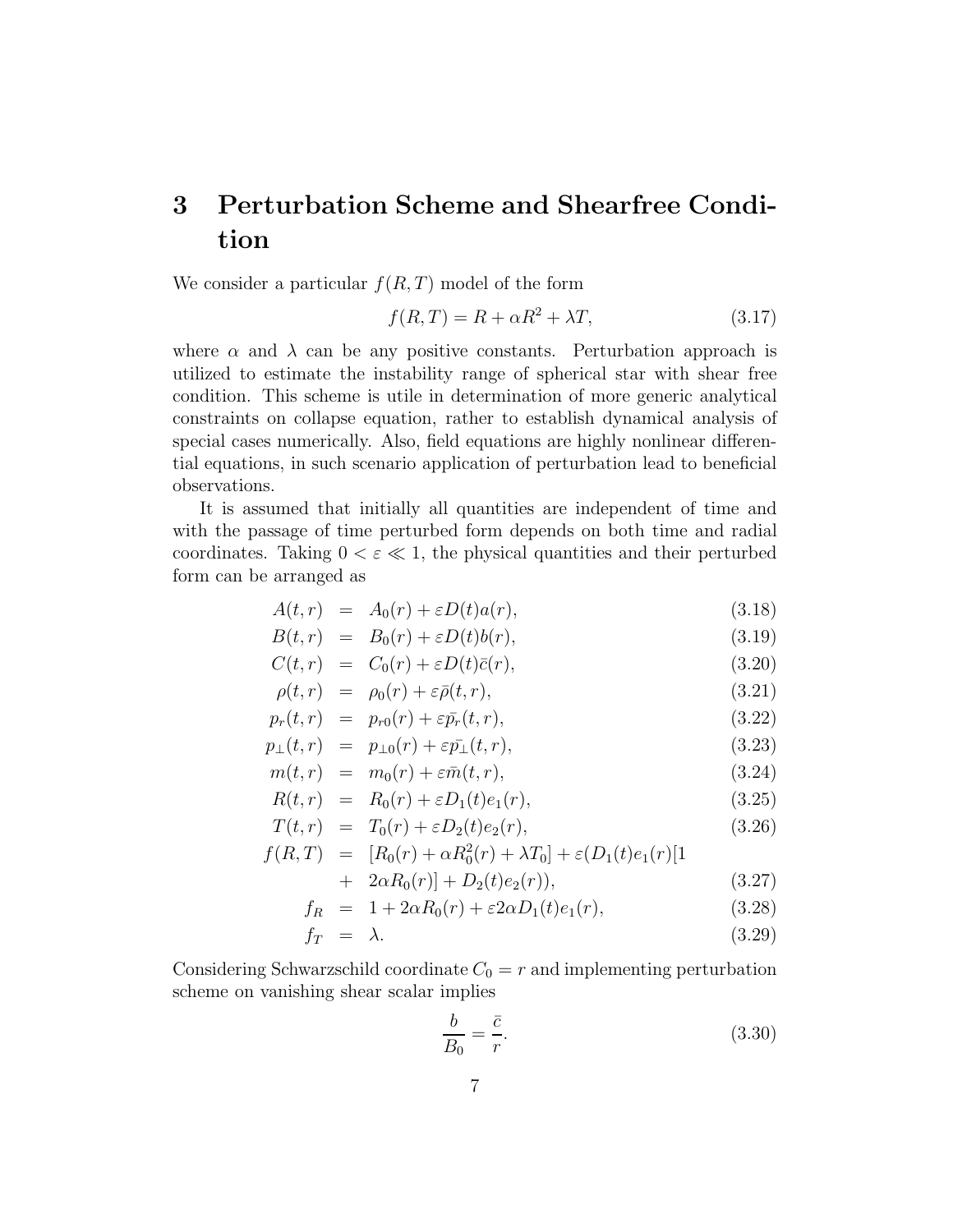Using Eqs.  $(3.18)-(3.29)$  $(3.18)-(3.29)$  and  $(3.30)$  in dynamical equations i.e., Eqs. $(2.15)$ and [\(2.16\)](#page-5-1) leads to following expressions

<span id="page-7-0"></span>
$$
\dot{\bar{\rho}} + \left[ \frac{2e\rho_0}{Y} + \lambda_1 \frac{\bar{c}}{r} (2\rho_0 + p_{r0} + 4p_{\perp 0}) + Y Z_{1p} \right] \dot{D} = 0, \qquad (3.31)
$$
  
\n
$$
\lambda_1 \left\{ \bar{p_r}' + \bar{\rho} \frac{A_0'}{A_0} + \bar{p_r} \left( \frac{A_0'}{A_0} + \frac{2}{r} - \frac{2\alpha R_0'}{Y} \right) - \frac{2\bar{p_\perp}}{r} \right\} + \lambda \bar{\rho}' + 2\alpha \dot{D} \left[ \frac{1}{A_0^2} (e^{r}) + 2e \frac{B_0'}{B_0} - \frac{\bar{c}}{r} R_0' \right\} + B_0^2(Y) \left\{ \frac{e}{B_0^2 Y} \right\}' \right] + D \left[ \lambda_1 \left[ \left( \frac{a}{A_0} \right)' (\rho_0 + p_{r0}) - 2(p_{r0} + p_{\perp 0}) \left( \frac{\bar{c}}{r} \right)' \right] - \frac{2\alpha}{Y} \left\{ \lambda_1 \left( p_{r0}' + \rho_0 \frac{A_0'}{A_0} + p_{r0} \left( \frac{A_0'}{A_0} - \frac{2\alpha R_0'}{Y} + \frac{2}{r} \right) \right) \right\} + \lambda \left( e' + e[\rho_0' - \frac{2\alpha R_0'}{Y}] \right) + Y Z_{2p} \right] = 0, \qquad (3.32)
$$

where  $Z_{1p}$  and  $Z_{2p}$  are given in appendix, for the sake of simplicity we put Y in place of  $1 + 2\alpha R_0$  and  $\lambda_1 = \lambda + 1$ , assuming that  $D_1 = D_2 = D$  and  $e_1 = e_2 = e$ . Above mentioned perturbed dynamical equations and perturbed field equations shall be used to arrive at perturbed physical quantities such as  $\bar{\rho}, \bar{p_r}$  and  $\bar{p_\perp}$ .

The expression for  $\bar{\rho}$  can be found from Eq.[\(3.31\)](#page-7-0), as follows.

<span id="page-7-1"></span>
$$
\bar{\rho} = -\left[\frac{2e\rho_0}{Y} + \frac{\bar{c}}{r}(3\rho_0 + p_{r0} + 4p_{\perp 0}) + YZ_{1p}\right]D.
$$
 (3.33)

The Harrison-Wheeler type equation of state relate  $\bar{\rho}$  and  $\bar{p}_r$ , given by

<span id="page-7-2"></span>
$$
\bar{p}_r = \Gamma \frac{p_{r0}}{\rho_0 + p_{r0}} \bar{\rho}.\tag{3.34}
$$

Putting  $\bar{\rho}$  from Eq.[\(3.33\)](#page-7-1) in Eq.[\(3.34\)](#page-7-2), we found

<span id="page-7-3"></span>
$$
\bar{p}_r = -\Gamma \frac{p_{r0}}{\rho_0 + p_{r0}} \left[ \frac{2e\rho_0}{Y} + \lambda_1 \frac{\bar{c}}{r} (3\rho_0 + p_{r0} + 4p_{\perp 0}) + YZ_{1p} \right] D. \tag{3.35}
$$

Perturbed form of field equation [\(2.13\)](#page-5-2) yields expression for  $\bar{p}_\perp$ , that turns out to be

<span id="page-7-4"></span>
$$
\bar{p}_{\perp} = \left\{ \frac{Y\bar{c}}{r} - 2\alpha e \right\} \frac{\ddot{D}}{A_0^2} - \frac{\lambda \bar{\rho}}{\lambda_1} + \left\{ \left( p_{\perp 0} - \frac{\lambda}{\lambda_1} \rho_0 \right) \frac{2\alpha e}{Y} + \frac{Z_3}{\lambda_1} \right\} D, \quad (3.36)
$$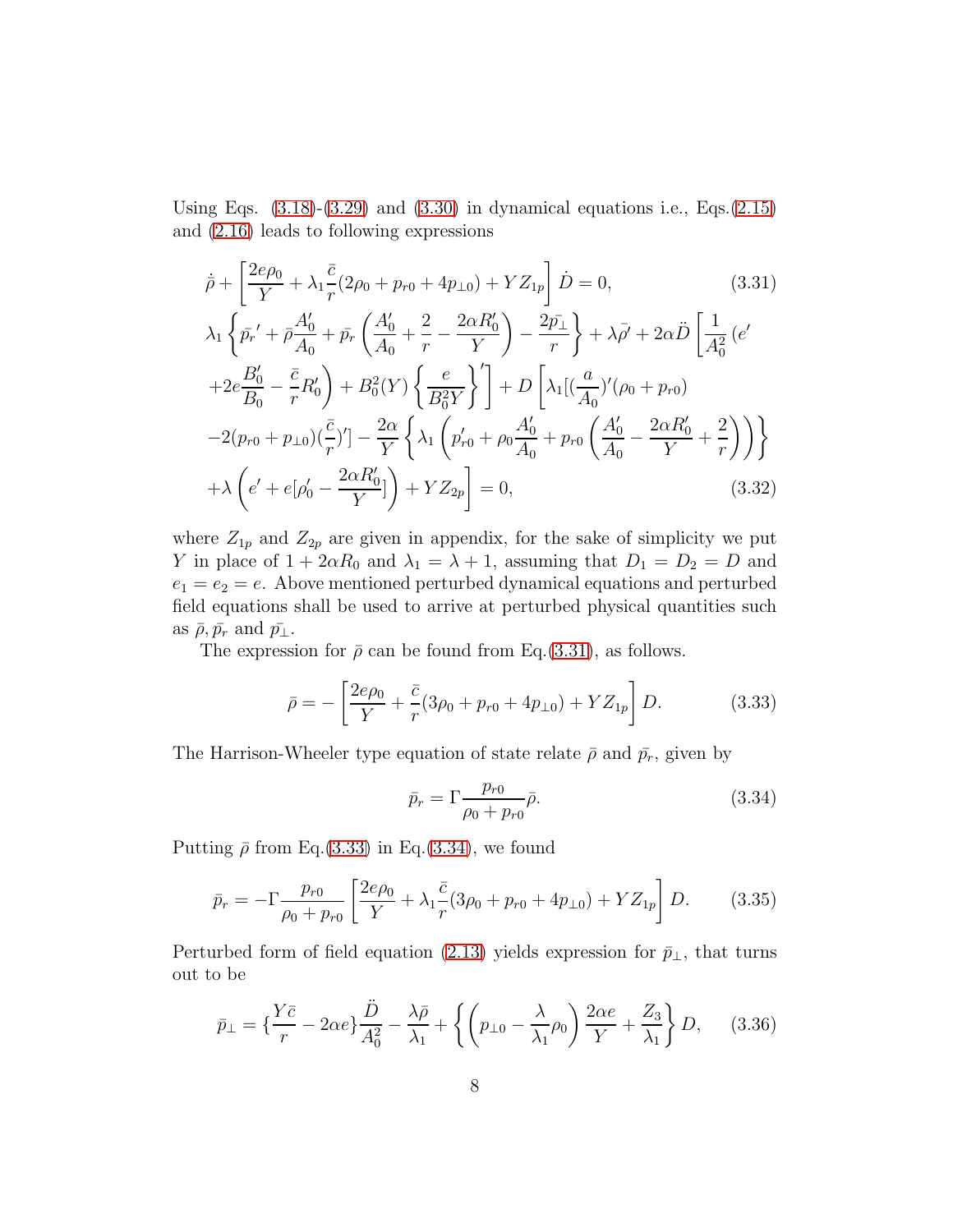$Z_3$  is effective part of the field equation given in appendix as Eq.[\(5.5\)](#page-13-0).

Substitution of  $\bar{\rho}, \bar{p_r}$  and  $\bar{p_\perp}$  from Eqs.[\(3.33\)](#page-7-1), [\(3.35\)](#page-7-3) and [\(3.36\)](#page-7-4) in Eq.[\(3.32\)](#page-7-0) leads to collapse equation as under

<span id="page-8-2"></span>
$$
\ddot{D} \left[ \frac{2\alpha}{A_0^2 Y} \left\{ e' + 2e \frac{B_0'}{B_0} - \frac{\bar{c}}{r} R_0' \right\} - 2\alpha B_0^2 \left\{ \frac{e}{B_0^2 Y} \right\}' + \frac{1}{A_0^2} \left\{ \frac{Y\bar{c}}{r} - 2\alpha e \right\} \right] \n+ D \left[ \frac{1}{Y} \left\{ \lambda_1 \left( (\rho_0 + p_{r0}) \left( \frac{a}{A_0} \right)' - 2(\rho_0 + p_{\perp 0}) \left( \frac{\bar{c}}{r} \right)' \right) - \frac{2\alpha}{Y} \left\{ \lambda \left( e' - \rho_0' \right) - \frac{2\alpha R_0'}{Y} \right\} + \lambda_1 \left( e' p_{r0} + e \left[ p_{r0}' + \rho_0 \frac{A_0'}{A_0} + p_{r0} \left( \frac{A_0'}{A_0} + \frac{2}{r} - \frac{2\alpha R_0'}{Y} \right) \right] \right\} - (\lambda) \n+ \lambda_1 \Gamma \frac{p_{r0}}{\rho_0 + p_{r0}} \right) \left\{ \rho_0 \frac{2e}{Y} + \lambda_1 \frac{\bar{c}}{r} (3\rho_0 + p_{r0} + 4p_{\perp 0}) + Y Z_{1p} \right\}_{,1} + \left\{ \frac{A_0'}{A_0} \right. \n+ \frac{2}{r} \frac{\lambda}{\lambda_1} + \Gamma \frac{p_{r0}}{\rho_0 + p_{r0}} \left( \frac{A_0'}{A_0} + \frac{2}{r} - \frac{2\alpha R_0'}{Y} \right) + \lambda_1 \left( \Gamma \frac{p_{r0}}{\rho_0 + p_{r0}} \right)' \right\} \left\{ \frac{2e\rho_0}{Y} \right. \n+ \lambda_1 \frac{\bar{c}}{r} (3\rho_0 + p_{r0} + 4p_{\perp 0}) + (Y) Z_{1p} \right\} + \frac{2}{r} \frac{1}{\lambda_1} Z_3 \right\} + Z_{2p} \right] = 0. \tag{3.37}
$$

Matching conditions at boundary surface together with perturbed form of Eq.[\(2.13\)](#page-5-2) can be written in the simplified form as follows

<span id="page-8-0"></span>
$$
\ddot{D}(t) - Z_4(r)D(t) = 0,\t\t(3.38)
$$

provided that

$$
Z_4 = \frac{rA_0^2}{Y\bar{c} - 2\alpha er} \left[ \frac{2\alpha e}{Y} p_{\perp 0} + \lambda \frac{\bar{c}}{r} (3\rho_0 + p_{r0} + 4p_{\perp 0}) + YZ_{1p} + \frac{Z_3}{\lambda_1} \right].
$$
 (3.39)

The valid solution of Eq.[\(3.38\)](#page-8-0) turns out to be

<span id="page-8-1"></span>
$$
D(t) = -e^{\sqrt{Z_4}t}.\tag{3.40}
$$

The terms of  $Z_4$  must be constrained in a way that all terms maintain positivity. Impact of shear-free condition on dynamical instability of N and pN regimes is covered in following subsections.

#### 3.1 Newtonian Regime

In order to establish instability range in Newtonian era, we set  $\rho_0 \gg p_{r0}$ ,  $\rho_0 \gg p_{\perp 0}$  and  $A_0 = 1$ ,  $B_0 = 1$ . Insertion of these assumptions and Eq.[\(3.40\)](#page-8-1)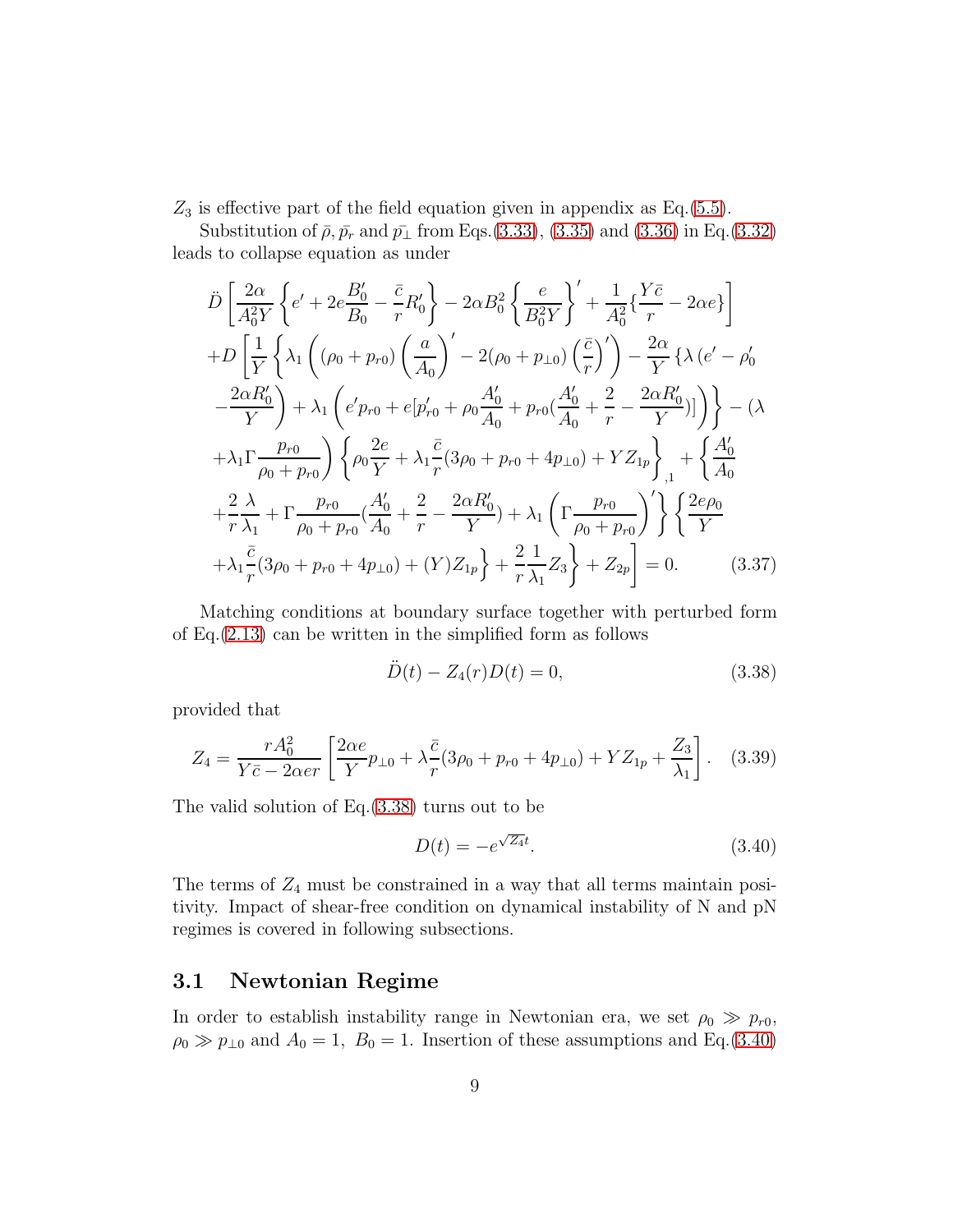in Eq.[\(3.37\)](#page-8-2) leads to the instability condition, relating usual matter and dark source contribution as under

$$
\Gamma < \frac{Z_4 X_3 + X_4 + \lambda \rho_0 (X_2 + Y Z_{1p(N)})_{,1} + X_1 X_2 - \frac{2}{r \lambda_1} Z_{3(N)} + Y Z_{2p(N)}}{\lambda_1 p_{r0} X_2' + \left\{ p_{r0} \left( \frac{2 \alpha R_0'}{Y} - \frac{2}{r} \right) \right\} X_2},\tag{3.41}
$$

where

$$
X_1 = (\lambda \rho'_0 + \frac{2\lambda}{r\lambda_1}), \quad X_2 = \frac{2e}{Y} + 3\lambda_1 b, \quad X_3 = -2\alpha^2 b R'_0 + Yb,
$$
  
\n
$$
Z_4 = \lambda_1 [\rho_0 a' + 2(p_{r0} + p_{\perp 0})b'] + \frac{2\alpha}{Y} \left[ \lambda \left( \frac{2\alpha R'_0}{Y} - \rho'_0 + e' \right) + \lambda_1 \left\{ p_{r0} + e[p'_{r0} + p_{r0} \left( \frac{2}{r} - \frac{2\alpha R'_0}{Y} \right)] \right\} \right].
$$

The quantities  $Z_{1p(N)}$  and  $Z_{2p(N)}$  are terms of  $Z_{1p}$  and  $Z_{2p}$  belonging to Newtonian era. The gravitating source remains stable in Newtonian approximation until the inequality for  $\Gamma$  satisfies, for which following constraints must be accomplished.

$$
2\alpha R'_0 < Y, \quad \frac{2\alpha R'_0}{Y} > \rho'_0 - e'
$$

The case when  $\alpha \to 0$  and  $\lambda \to 0$  leads to GR corrections and results for  $f(R)$  can be retrieved by setting  $\lambda \to 0$ .

#### 3.2 Post Newtonian Regime

We assume  $A_0 = 1 - \frac{m_0}{r}$  $\frac{n_0}{r}$  and  $B_0 = 1 + \frac{m_0}{r}$  to evaluate stability condition in pN regime. On substitution of these assumptions in Eq. [\(3.37\)](#page-8-2), we have following inequality for  $\Gamma$  to be fulfilled for stability range.

<span id="page-9-0"></span>
$$
\Gamma < \frac{Z_4 X_5 + X_6 + \lambda \rho_0 (X_7 + Y Z_{1p(PN)})_{,1} + X_8 X_7 - \frac{2}{r \lambda_1} Z_{3(PN)} + Y Z_{2p(PN)}}{\lambda_1 p_{r0} X_7' + \left\{ p_{r0} \left( \frac{m_0}{r(r - m_0)} + \frac{2\alpha R_0'}{Y} + \frac{2}{r} \right) \right\} X_7},\tag{3.42}
$$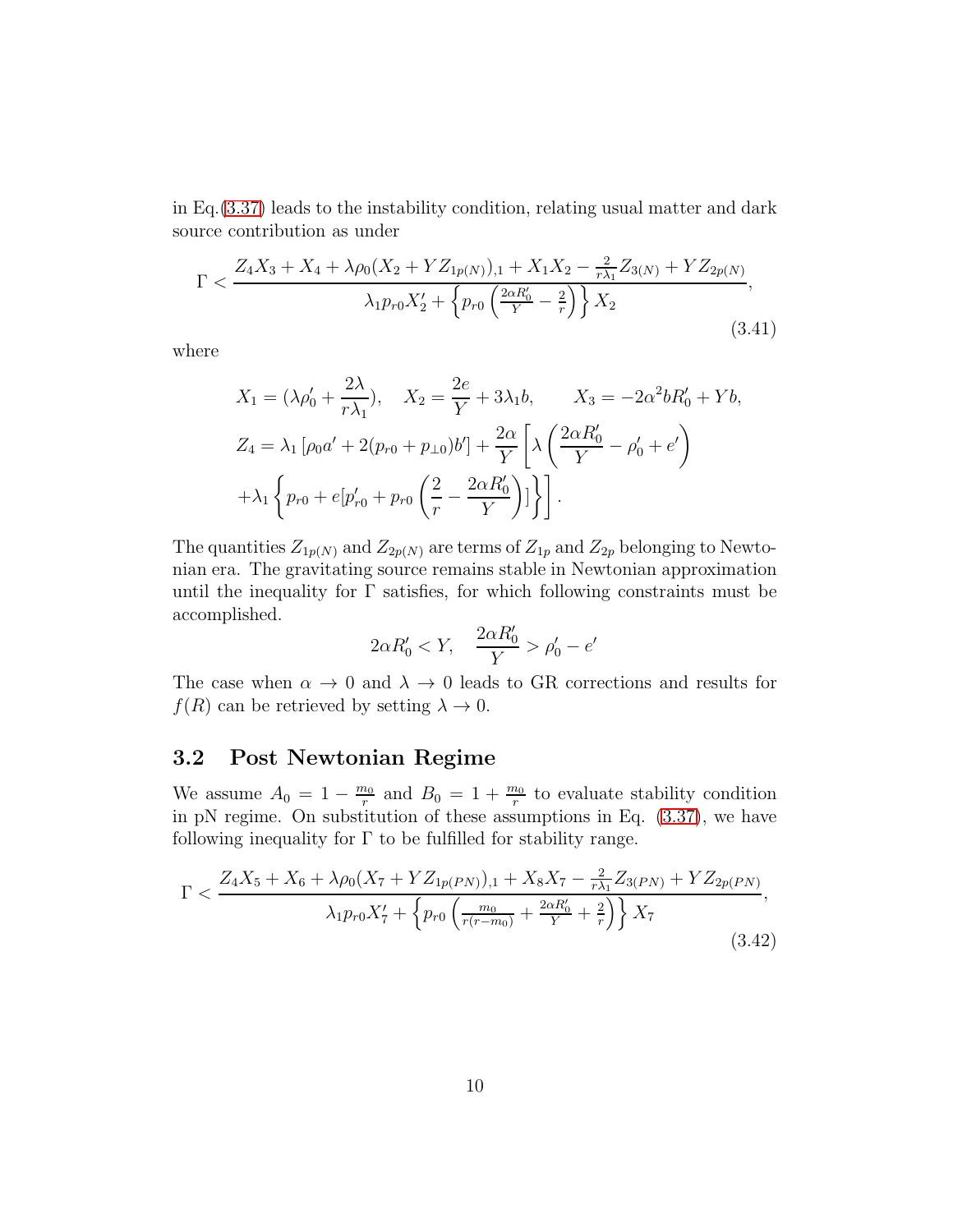where

$$
X_5 = \frac{2\alpha r^2}{(r - m_0)^2} \left\{ e' - \frac{r}{r + m_0} \left( bR'_0 + 2e\frac{m_0}{r} \right) \right\} + Y \left[ \frac{r^2}{(r - m_0)^2} \{ 2\alpha e \right] - Y \frac{\bar{c}}{r} \right\} - \frac{2\alpha (r + m_0)^2}{r^2} \left\{ \frac{e r^2}{Y(r + m_0)^2} \right\}',
$$
  
\n
$$
X_6 = \lambda_1 \left\{ \rho_0 \left( \frac{ar}{r - m_0} \right)' - 2(p_{r0} + p_{\perp 0})b' \right\} - \frac{2\alpha}{Y} \left[ (\lambda_1 p_{r0} + \lambda) e' \right] + e \left\{ \lambda_1 (p'_{r0} + \frac{\rho_0 m_0}{r(r - m_0)}) + p_{r0} \left( \frac{2}{r} - \frac{2\alpha R'_0}{Y} \right) \right\} - \lambda \left( \rho'_0 - \frac{2\alpha R'_0}{Y} \right) \right\},
$$
  
\n
$$
X_7 = \frac{2e}{Y} + \lambda_1 b \left( 2 + \frac{r}{r + m_0} \right), \quad X_8 = \left( \frac{m_0}{r(r - m_0)} + \frac{2\alpha R'_0}{Y} + \frac{2\lambda}{\lambda_1 r} + \lambda \rho'_0 \right)
$$

.

 $Z_{1p(PN)}$  and  $Z_{2p(PN)}$  are terms of  $Z_{1p}$  and  $Z_{2p}$  that lie in post-Newtonian era. The above inequality [\(3.42\)](#page-9-0) holds for positive definite terms and describe the stability range of subsequent evolution. The positivity of each term appearing in [\(3.42\)](#page-9-0) leads to following restrictions

$$
\frac{r}{r+m_0}(bR'_0 + \frac{2em_0}{r}) < e', \quad 2\alpha e - Yb > \frac{(r^2 - m_0^2)^2}{r^4} \left\{ \frac{er^2}{Y(r+m_0)^2} \right\}'
$$
\n
$$
\left(\frac{ar}{r-m_0}\right)' > 2(p_{r0} + p_{\perp 0})b', \quad \rho'_0 < \frac{2\alpha R'_0}{Y}.
$$

#### 4 Concluding Remarks

In this manuscript, we carried out a study on implications of shear-free condition on stability of spherically symmetric anisotropic stars in  $f(R,T)$ . Our exploration regarding viability of the  $f(R, T)$  model reveals that the selection of  $f(R, T)$  model for dynamical analysis is constrained to the form  $f(R,T) = f(R) + \lambda T$ , where  $\lambda$  is arbitrary positive constant. The restriction on  $f(R, T)$  form originates from the complexities of non-linear terms of trace in analytical formulation of field equations. The model under consideration is of the form  $f(R,T) = R + \alpha R^2 + \lambda T$ , representing a viable substitute to dark source and the exotic matter satisfying both viability criterion (positivity of radial derivatives upto second order).

In  $f(R, T)$  gravity, the non-minimal matter geometry coupling include the terms of trace  $T$  in action [\(1.1\)](#page-2-0) that is beneficent in the description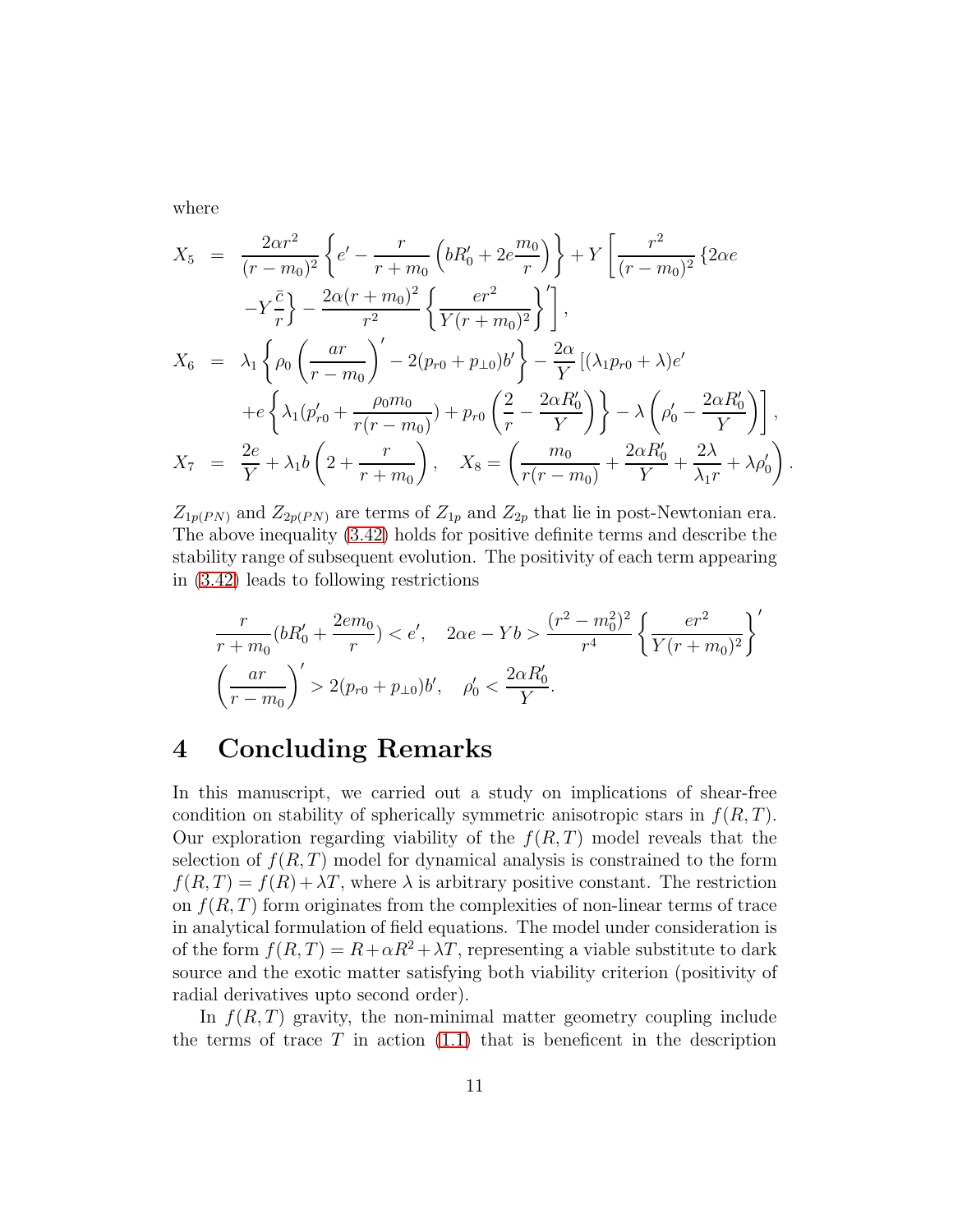of quantum effects or so-called exotic matter. The components of modified field equations together with the implementation of shear-free condition are developed in section 2. Further conservation laws are considered to arrive at dynamical equations by means of Bianchi identities. These equations are utilized to estimate the variations in gravitating system with the passage of time.

The complexities of more generic analytical field equations are dealt by using linear perturbation of physical quantities. Perturbation scheme induce significant ease in the description of dynamical system, rather to present stability analysis by means of numerical simulations. The analytic approach we have employed here is more general and substantially important in explorations regarding structure formation. The perturbed shear-free condition together with the dynamical and field equations lead to the evolution equation, relating  $\Gamma$  with the usual and dark source terms. It is found that the induction of trace of energy momentum tenor in action [\(1.1\)](#page-2-0) contributes positive addition to  $\Gamma$ , that slows down subsequent evolution considerably.

The outcome of gravitational evolution is size dependent as well as other physical aspects such as isotopy, anisotropy, shear, radiation, dissipation etc. The instability range for N and pN approximations is considered that impose some restrictions on the physical variables. It is observed that the terms appearing in  $\Gamma$  are less constrained for both the regimes (N and pN) in comparison to the anisotropic sources [\[1\]](#page-14-0). Thus, shear-free condition benefits in more stable anisotropic configurations. Corrections to GR and  $f(R)$  establishments can be made by setting  $\alpha \to 0$ ,  $\lambda \to 0$  and  $\lambda \to 0$  respectively. The local isotropy of the model can be settled by assuming  $p_r = p_\perp = p$ . The extension of this work for shearing expansion free evolution of anisotropic spherical and cylindrical sources is in process.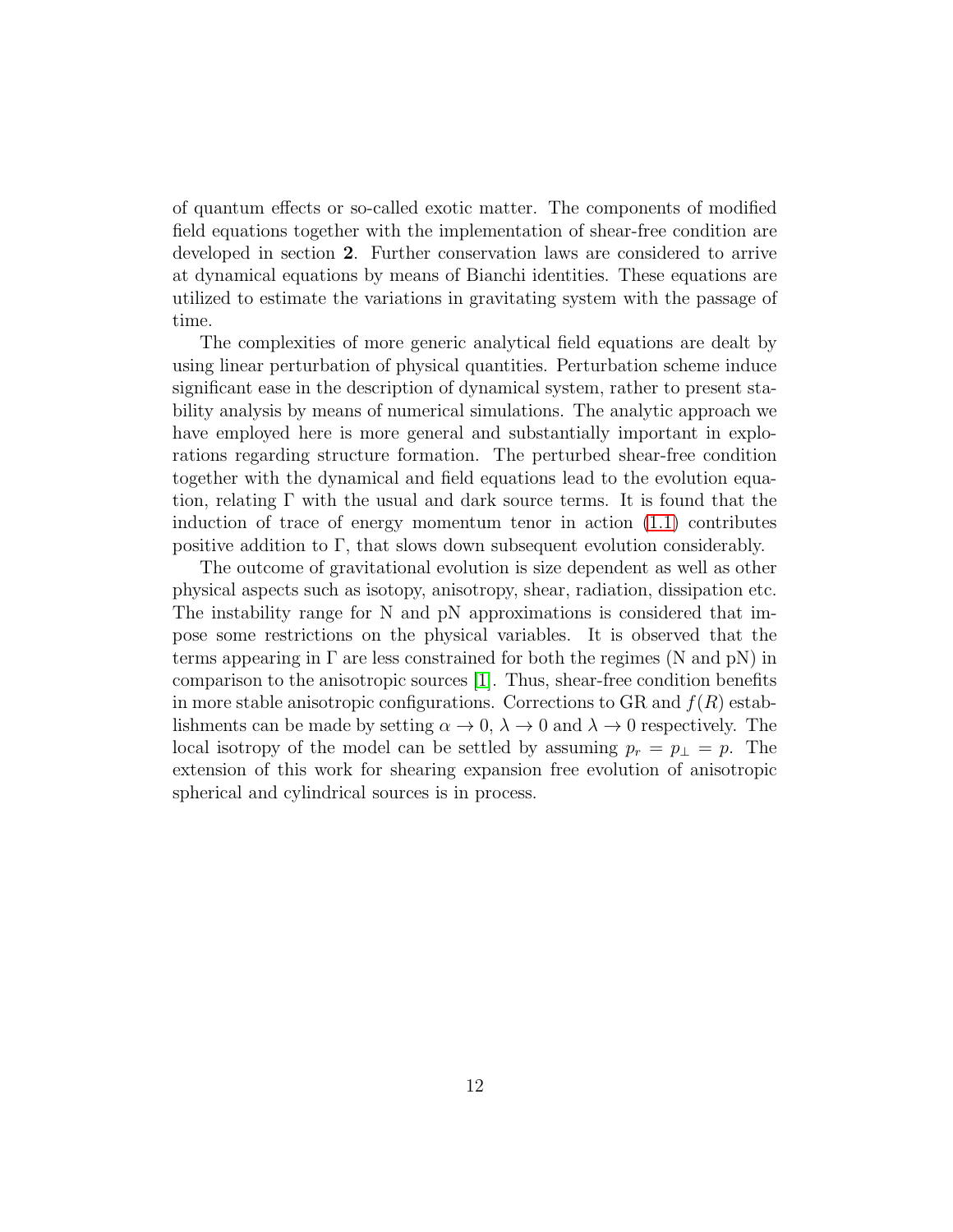# 5 Appendix

<span id="page-12-0"></span>
$$
Z_{1}(r,t) = f_{R}A^{2} \left[ \left\{ \frac{1}{f_{R}A^{2}} \left( \frac{f - Rf_{R}}{2} - \frac{3f_{R}}{A^{2}} \frac{\dot{B}}{B} - \frac{f'_{R}}{B^{2}} \left( \frac{B'}{B} - \frac{2C'}{C} \right) + \frac{f''_{R}}{B^{2}} \right) \right\}_{,0} + \left\{ \frac{1}{f_{R}A^{2}B^{2}} \left( \dot{f}'_{R} - \frac{A'}{A} \dot{f}_{R} - \frac{\dot{B}}{B} f'_{R} \right) \right\}_{,1} - \frac{\dot{f}_{R}}{A^{2}} \left\{ \left( 3\frac{\dot{B}}{B} \right)^{2} + \frac{9\dot{A}}{A} \frac{\dot{B}}{B} \right\} + \frac{3\ddot{f}_{R}\dot{B}}{A^{2}B} + \frac{\dot{A}}{A} (f - Rf_{R}) - \frac{2f'_{R}}{B^{2}} \left\{ \frac{\dot{A}}{A} \left( \frac{B'}{B} - \frac{C'}{C} \right) + \frac{\dot{B}}{B} \left( \frac{3A'}{A} - \frac{2C'}{C} + \frac{B'}{B} \right) \right\} + \frac{f''_{R}}{B^{2}} \left( \frac{2\dot{A}}{A} + \frac{\dot{B}}{B} \right) + \frac{1}{B^{2}} \left( \dot{f}'_{R} - \frac{A'}{A} \dot{f}_{R} \right) \left( \frac{3A'}{A} + \frac{B'}{B} + \frac{2C'}{C} \right),
$$
\n
$$
\left[ \dot{A} \left( \dot{B} \right) + \dot{B} \left( \dot{B} \right) + \dot{B} \left( \dot{B} \right) \right] + \frac{1}{B^{2}} \left( \dot{B} \right) + \frac{1}{B^{2}} \left( \dot{B} \right) + \frac{1}{B^{2}} \left( \dot{B} \right) + \frac{1}{B^{2}} \left( \dot{B} \right) \left( \frac{3A'}{A} + \frac{B'}{B} + \frac{2C'}{C} \right), \tag{5.1}
$$

$$
Z_{2}(r,t) = f_{R}B^{2} \left\{ \left\{ \frac{1}{f_{R}A^{2}B^{2}} \left( \dot{f}_{R}^{'} - \frac{A'}{A} \dot{f}_{R} - \frac{\dot{B}}{B} f'_{R} \right) \right\}_{,0} + \left\{ \frac{1}{f_{R}B^{2}} \left( \frac{Rf_{R} - f}{2} - \frac{\dot{f}_{R}}{A^{2}} \left( \frac{\dot{A}}{A} - \frac{2\dot{C}}{C} \right) - \frac{f'_{R}}{B^{2}} \left( \frac{A'}{A} + \frac{2C'}{C} \right) + \frac{\ddot{f}_{R}}{A^{2}} \right) \right\}_{,1} \right\} + (Rf_{R} - f) \frac{B'}{B}
$$

$$
- \frac{1}{A^{2}} \frac{\dot{f}_{R}}{A^{2}} \left\{ \frac{A'}{A} \left( \frac{\dot{A}}{A} + \frac{\dot{B}}{B} \right) + \frac{B'}{B} \left( \frac{\dot{A}}{A} - \frac{2\dot{C}}{C} \right) \right\} + \left( \frac{\dot{A}}{A} + \frac{5\dot{B}}{B} \right) \left( \dot{f}_{R}^{'} - \frac{A'}{A} \dot{f}_{R} - \frac{\dot{B}}{B} f'_{R} \right) - \frac{f'_{R}}{B^{2}} \left\{ \frac{A'}{A} \left( \frac{A'}{A} + \frac{3B'}{B} \right) + \frac{2C'}{C} \left( \frac{3B'}{B} + \frac{C'}{C} \right) \right\}
$$

$$
+ \frac{\ddot{f}_{R}}{A^{2}} \left( \frac{A'}{A} + \frac{2B'}{B} \right) + \frac{f''_{R}}{B^{2}} \left( \frac{A'}{A} + \frac{2C'}{C} \right). \tag{5.2}
$$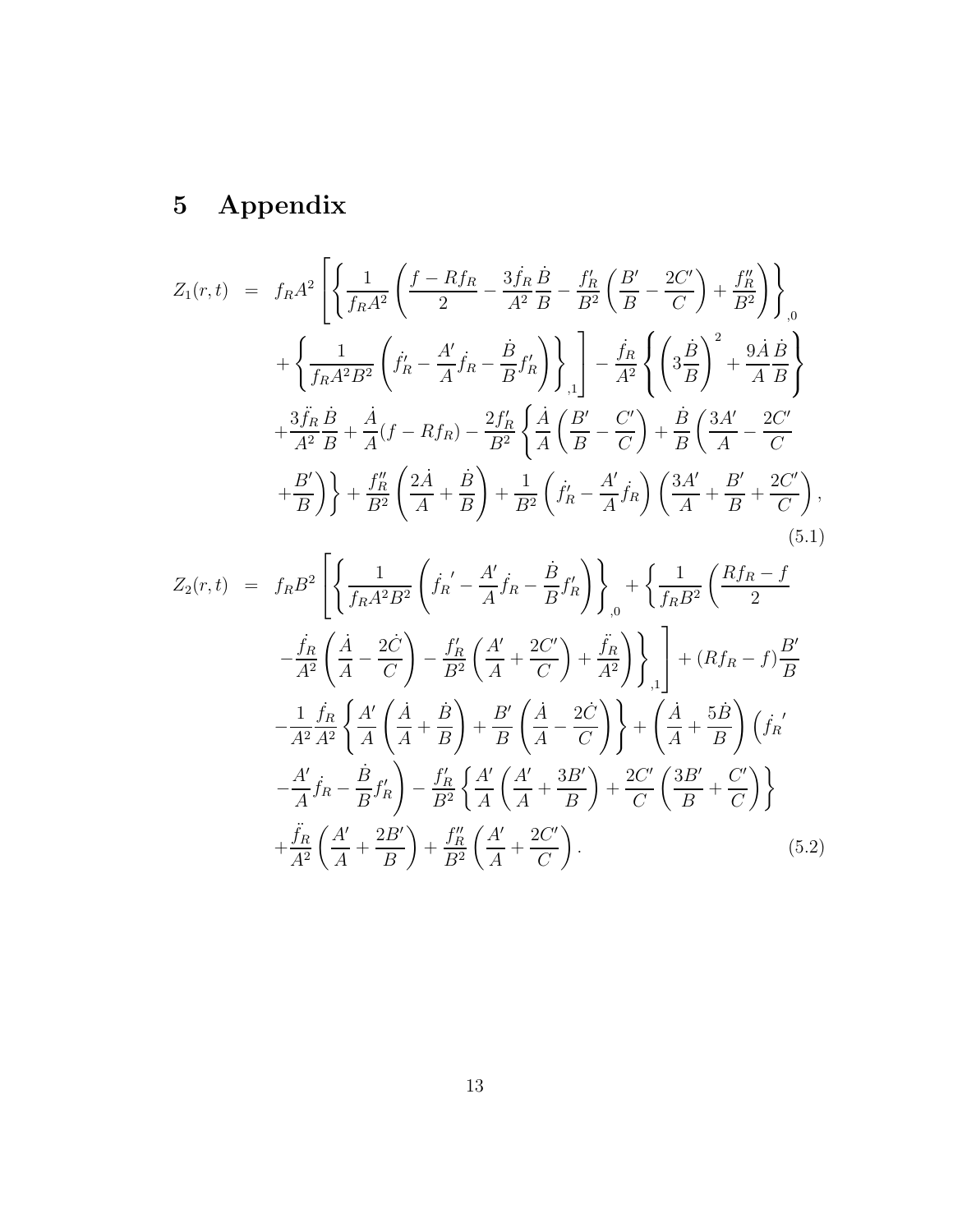$$
Z_{1p} = 2\alpha A_0^2 \left[ \frac{1}{A_0^2 B_0^2 Y} \left\{ e' - e \frac{A_0'}{A_0} - \frac{b}{B_0} R_0' \right\} \right]_{,1} + \frac{1}{Y} \left[ e - \left[ X T_0 \right] - \alpha R_0^2 \right] \left( \frac{a}{A_0} + \frac{e}{Y} \right) + \frac{2\alpha}{B_0^2} \left\{ \left( \frac{B_0'}{B_0} - \frac{2}{r} \right) \left( e' - 2R_0' \left( \frac{a}{A_0} + \frac{b}{B_0} \right) \right. \\ \left. + \frac{2\alpha e}{Y} R_0' \right) + R_0'' \left( \frac{2a}{A_0} + \frac{b}{B_0} \right) - 2R_0' \left( \frac{b}{B_0} \left( \frac{2A_0'}{A_0} + \frac{B_0'}{B_0} + \frac{1}{r} \right) \right. \\ \left. + \frac{\bar{c}}{r} \left( \frac{A_0'}{A_0} - \frac{3}{r} \right) \right) + \left( e' - e \frac{A_0'}{A_0} \right) \left( \frac{3A_0'}{A_0} + \frac{B_0'}{B_0} + \frac{2}{r} \right) \right\} \right] \qquad (5.3)
$$
\n
$$
Z_{2p} = B_0^2 Y \left[ \frac{1}{B_0^2 Y} \left\{ e - \frac{2\alpha}{B_0^2} \left\{ \left( \frac{A_0'}{A_0} + \frac{2}{r} \right) \left( e - \left[ \frac{2\alpha e}{Y} + \frac{4b}{B_0} \right] R_0' \right) + R_0' \left[ \left( \frac{a}{A_0} \right)' \right. \\ \left. + \left( \frac{\bar{c}}{r} \right)' \right] \right\} - \left[ X T_0 - \alpha R_0^2 \right] \left( \frac{b}{B_0} + \frac{e}{Y} \right) \right] \Bigg]_{,1} + bB_0 Y \left[ \frac{1}{B_0^2 Y} \left\{ X T_0 - \alpha R_0^2 \right. \\ \left. - \frac{4\alpha}{B_0^2} \left( \frac{A_0'}{A
$$

$$
Z_{2p} = B_{0}^{2}Y \left[ \frac{1}{B_{0}^{2}Y} \left\{ e - \frac{1}{B_{0}^{2}} \left\{ \left( \frac{1}{A_{0}} + \frac{1}{r} \right) \left( e - \left[ \frac{1}{Y} + \frac{1}{B_{0}} \right] R_{0}' \right) + R_{0}' \left[ \left( \frac{1}{A_{0}} \right) \right] \right\} \right] + \left[ \left( \frac{\bar{c}}{r} \right)' \left\{ - \left[ \left( \frac{1}{A_{0}} + \frac{e}{r} \right) \right] \right\} \right] + bB_{0}Y \left[ \frac{1}{B_{0}^{2}Y} \left\{ \lambda T_{0} - \alpha R_{0}^{2} \right\} - \frac{4\alpha}{B_{0}^{2}} \left( \frac{A_{0}'}{A_{0}} + \frac{2}{r} \right) R_{0}' \right\} \right] + \frac{2\alpha}{B_{0}^{2}} \left[ R_{0}'' \left\{ \left( \frac{a}{A_{0}} \right)' - 2 \left( \frac{A_{0}'}{A_{0}} + \frac{2}{r} \right) \left( \frac{b}{B_{0}} + \frac{e}{Y} \right) \right. \right. \\ \left. + \left( \frac{\bar{c}}{r} \right)' \right\} - R_{0}' \left\{ \frac{A_{0}'}{A_{0}} \left[ 2 \left( \frac{a}{A_{0}} \right)' + 3 \left( \frac{b}{B_{0}} \right)' \right] + 3 \frac{B_{0}'}{B_{0}} \left[ \left( \frac{a}{A_{0}} \right)' + 2 \left( \frac{\bar{c}}{r} \right)' \right] \right. \\ \left. + \frac{2}{r} \left[ \left( 3 \frac{b}{B_{0}} \right)' + 2 \left( \frac{\bar{c}}{r} \right)' \right] \right\} + \left( \frac{2b}{B_{0}} R_{0}' - e \right) \left\{ 3 \frac{B_{0}'}{B_{0}} \left( \frac{A_{0}'}{A_{0}} + \frac{2}{r} \right) + \left( \frac{A_{0}'}{A_{0}} \right)^{2} \right. \\ \left. + \frac{2}{r^{2}} \right\} \left] + e \frac{B_{0}'}{B_{0}} - \left[ \lambda T_{0} - \alpha R_{0
$$

<span id="page-13-0"></span>
$$
Z_3 = \frac{Y}{B_0^2} \left[ \frac{a''}{A_0} + \frac{\bar{c}''}{r} - \frac{A_0''}{A_0} \left( \frac{a}{A_0} + \frac{2b}{B_0} \right) + \frac{A_0'}{A_0} \left\{ \frac{2b}{B_0} \left( \frac{B_0'}{B_0} - \frac{1}{r} \right) + \left( \frac{\bar{c}}{r} \right) \right\}
$$

$$
- \left( \frac{b}{B_0} \right)' \right\} + \frac{B_0'}{B_0} \left\{ \frac{2bB_0'}{rB_0} - \left( \frac{a}{A_0} \right)' - \left( \frac{\bar{c}}{r} \right)' \right\} + \frac{1}{r} \left\{ \left( \frac{a}{A_0} \right)' - \left( \frac{b}{B_0} \right)' \right\}
$$

$$
- \frac{2\alpha e}{Y} \left\{ \frac{\lambda T_0 - \alpha R_0^2}{2} - \frac{2\alpha}{B_0^2} \left( R_0' \left( \frac{A_0'}{A_0} - \frac{B_0'}{B_0} + \frac{1}{r} \right) - R_0'' \right) \right\} - \frac{2\alpha}{B_0^2} \left\{ e''
$$

$$
+ \frac{2b}{B_0} R_0'' + \left( \frac{A_0'}{A_0} - \frac{B_0'}{B_0} + \frac{1}{r} \right) \left( \frac{2b}{B_0} R_0' - e' \right) \right\}
$$
(5.5)

#### Acknowledgment

The authors thank the anonymous referee for fruitful comments and suggestions.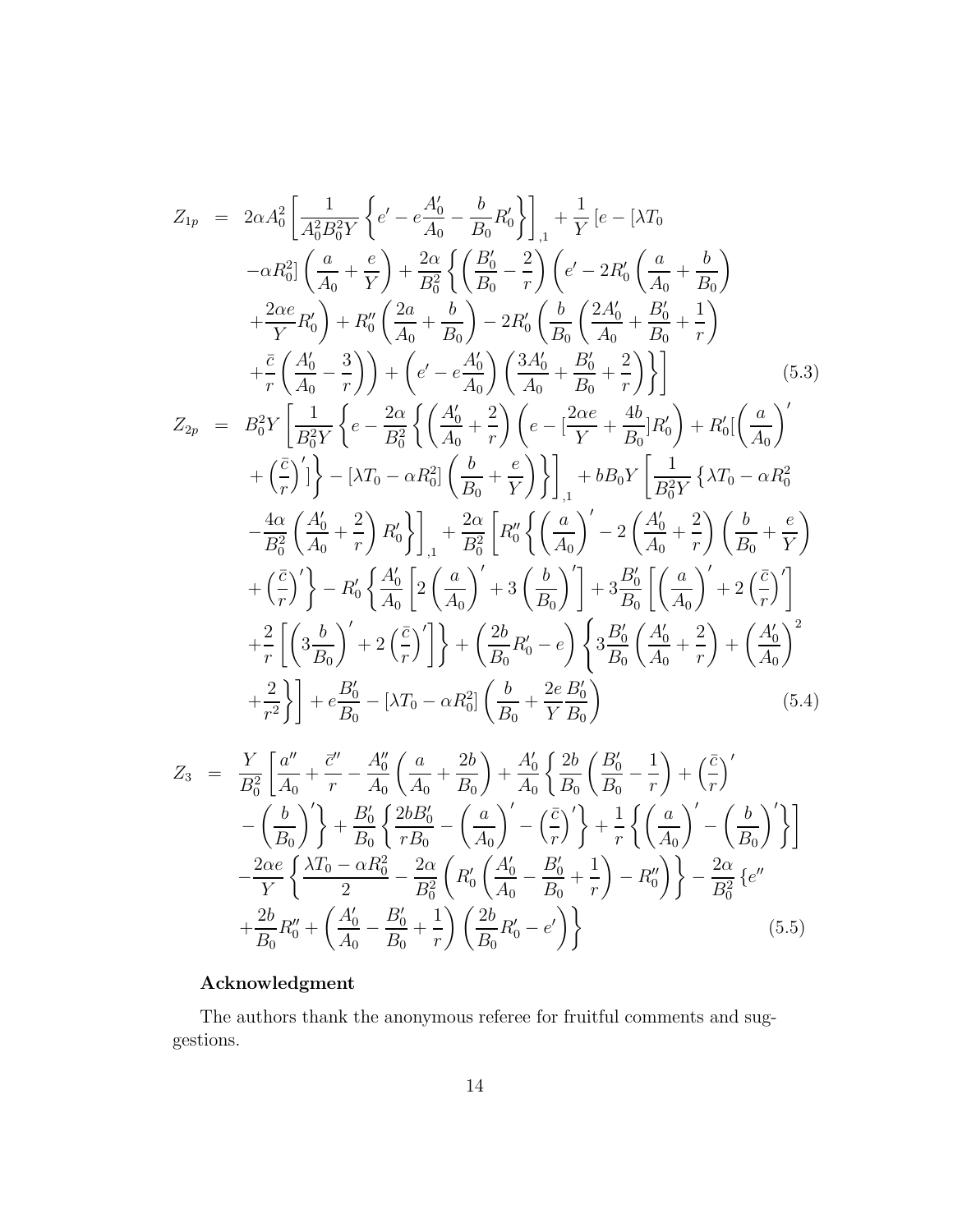### <span id="page-14-0"></span>References

- <span id="page-14-1"></span>[1] I. Noureen, M. Zubair, Astrophys. Space Sci. 355, 2202 (2014).
- <span id="page-14-2"></span>[2] C. B. Collins, J. Wainwright, Phys. Rev. D 27, 1209 (1982).
- <span id="page-14-3"></span>[3] L. Herrera, N. Santos, MNRAS. 343, 1207 (2003).
- <span id="page-14-4"></span>[4] L. Herrera, G. Le Denmat, N.O. Santos, A. Wang, Int. J. Mod. Phys. D 13, 583 (2004).
- <span id="page-14-5"></span>[5] E.N. Glass, Phys. Lett. A 86, 351 (1981).
- <span id="page-14-6"></span>[6] P. S. Joshi, N. Dadhich, R. Maartens, Phys. Rev. D 65, 101501 (2002).
- <span id="page-14-7"></span>[7] P. S. Joshi, D. Malafarina, Int. J. Mod. Phys. D 20, 2641 (2011).
- [8] C. Hansen, S. Kawaler, Stellar Interiors: Physical Principles, Structure and Evolution (Springer Verlag, 1994); R. Kippenhahn, A. Weigert, Stellar Structure and Evolution (Springer Verlag, 1990).
- <span id="page-14-9"></span><span id="page-14-8"></span>[9] S. Chandrasekhar, Astrophys. J. 140, 417 (1964).
- [10] R. Chan, et al., MNRAS 239, 91 (1989).
- [11] R. Chan, L. Herrera, N.O. Santos, MNRAS 265, 533 (1993).
- [12] R. Chan, L. Herrera, N.O. Santos, MNRAS 267, 637 (1994).
- [13] R. Chan, et al., MNRAS **316**, 588 (2000).
- [14] L. Herrera, N.O. Santos, G. Le Denmat, MNRAS 237, 257 (1989).
- [15] L. Herrera, N.O. Santos, G. Le Denmat, Gen. Relativ. Gravit. 44, 1143 (2012).
- <span id="page-14-11"></span><span id="page-14-10"></span>[16] L. Herrera, N.O. Santos, Phys. Rev. D 70, 084004 (2004).
- [17] Nojiri, S. and Odintsov, S.D.: Int. J. Geom.Meth. Mod. Phys. 4(2007)115; Phys.Rept. 505(2011)59; Harko, T., Lobo, F.S.N., Otalora, G. and Saridakis, E.N.: Phys. Rev. D 89, 124036(2014); Bertolami, O. and Sequeira, M.C.: Phys. Rev. D 79(2009)104010; Waheed, S. and